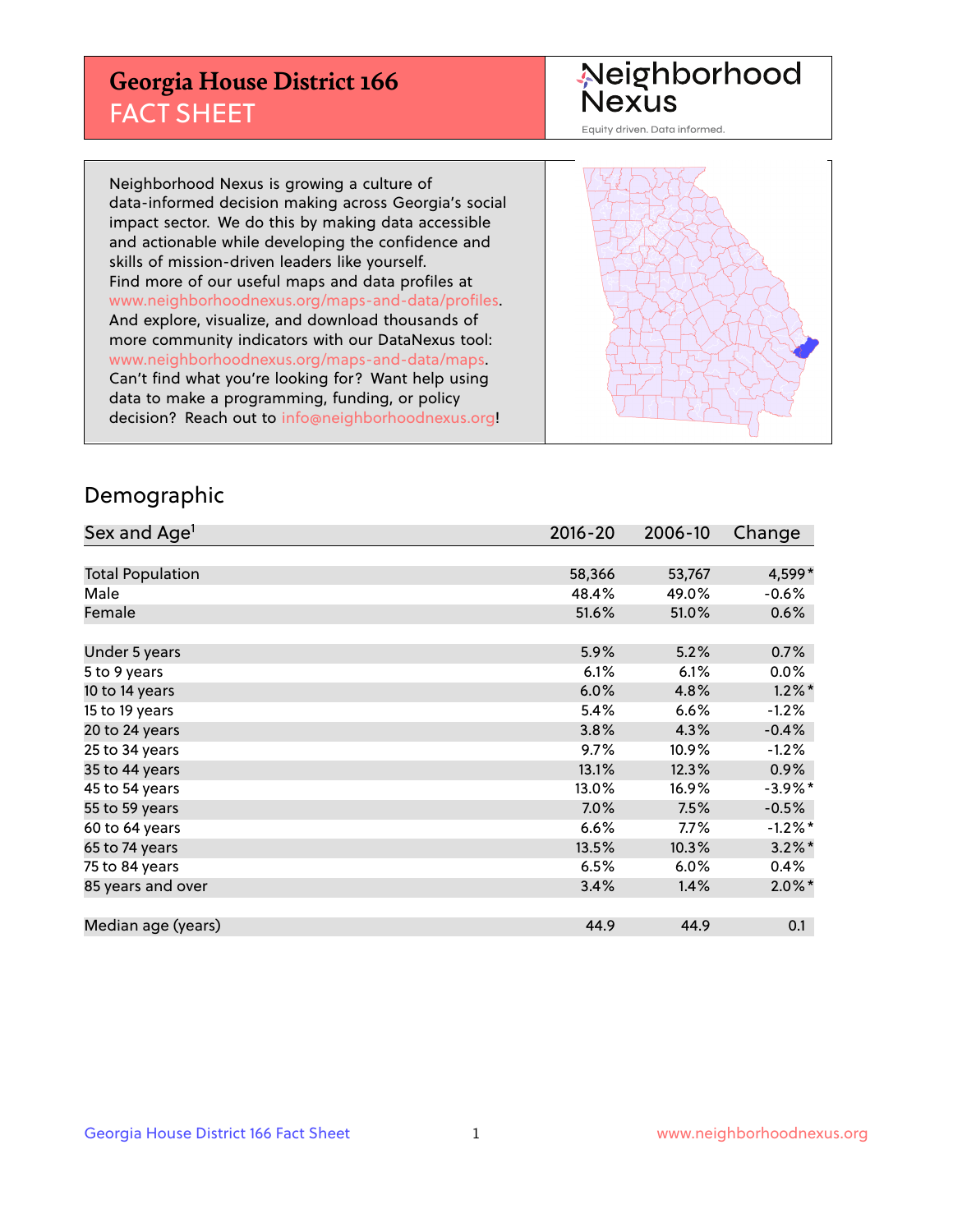## Demographic, continued...

| Race <sup>2</sup>                                            | $2016 - 20$ | 2006-10 | Change               |
|--------------------------------------------------------------|-------------|---------|----------------------|
| Total population                                             | 58,366      | 53,767  | 4,599*               |
| One race                                                     | 96.0%       | 98.4%   | $-2.3\%$ *           |
| White                                                        | 86.7%       | 89.6%   | $-2.9%$ *            |
| <b>Black or African American</b>                             | 5.3%        | 5.0%    | 0.2%                 |
| American Indian and Alaska Native                            | 0.2%        | 0.1%    | 0.2%                 |
| Asian                                                        | 2.4%        | 2.7%    | $-0.3%$              |
| Native Hawaiian and Other Pacific Islander                   | 0.0%        | 0.1%    | $-0.0%$              |
| Some other race                                              | 1.4%        | 0.9%    | 0.5%                 |
| Two or more races                                            | 4.0%        | 1.6%    | $2.3\%$ *            |
| Race alone or in combination with other race(s) <sup>3</sup> | $2016 - 20$ | 2006-10 | Change               |
| Total population                                             | 58,366      | 53,767  | 4,599*               |
| White                                                        | 90.4%       | 91.2%   | $-0.7%$              |
| <b>Black or African American</b>                             | 6.4%        | 5.6%    | 0.8%                 |
| American Indian and Alaska Native                            | 0.7%        | 0.6%    | 0.2%                 |
| Asian                                                        | 4.3%        | 3.2%    | 1.1%                 |
| Native Hawaiian and Other Pacific Islander                   | 0.4%        | 0.1%    | 0.4%                 |
| Some other race                                              | 2.0%        | 1.0%    | 1.0%                 |
| Hispanic or Latino and Race <sup>4</sup>                     | $2016 - 20$ | 2006-10 | Change               |
| <b>Total population</b>                                      | 58,366      | 53,767  | 4,599*               |
| Hispanic or Latino (of any race)                             | 4.6%        | 3.4%    | 1.1%                 |
| Not Hispanic or Latino                                       | 95.4%       | 96.6%   | $-1.1%$              |
| White alone                                                  | 83.7%       | 87.1%   | $-3.4\%$ *           |
| <b>Black or African American alone</b>                       | 5.2%        | 5.0%    | 0.2%                 |
| American Indian and Alaska Native alone                      | 0.2%        | 0.1%    | 0.2%                 |
| Asian alone                                                  | 2.4%        | 2.7%    | $-0.3%$              |
| Native Hawaiian and Other Pacific Islander alone             | 0.0%        | 0.1%    | $-0.0%$              |
| Some other race alone                                        | 0.4%        | 0.2%    | 0.2%                 |
| Two or more races                                            | 3.6%        | 1.5%    | $2.1\%$ <sup>*</sup> |
| U.S. Citizenship Status <sup>5</sup>                         | 2016-20     | 2006-10 | Change               |
| Foreign-born population                                      | 2,565       | 2,870   | $-306$               |
| Naturalized U.S. citizen                                     | 62.8%       | 59.9%   | 2.9%                 |
| Not a U.S. citizen                                           | 37.2%       | 40.1%   | $-2.9%$              |
|                                                              |             |         |                      |
| Citizen, Voting Age Population <sup>6</sup>                  | 2016-20     | 2006-10 | Change               |
| Citizen, 18 and over population                              | 44,980      | 41,917  | $3,063*$             |
| Male                                                         | 46.7%       | 48.2%   | $-1.5%$              |
| Female                                                       | 53.3%       | 51.8%   | 1.5%                 |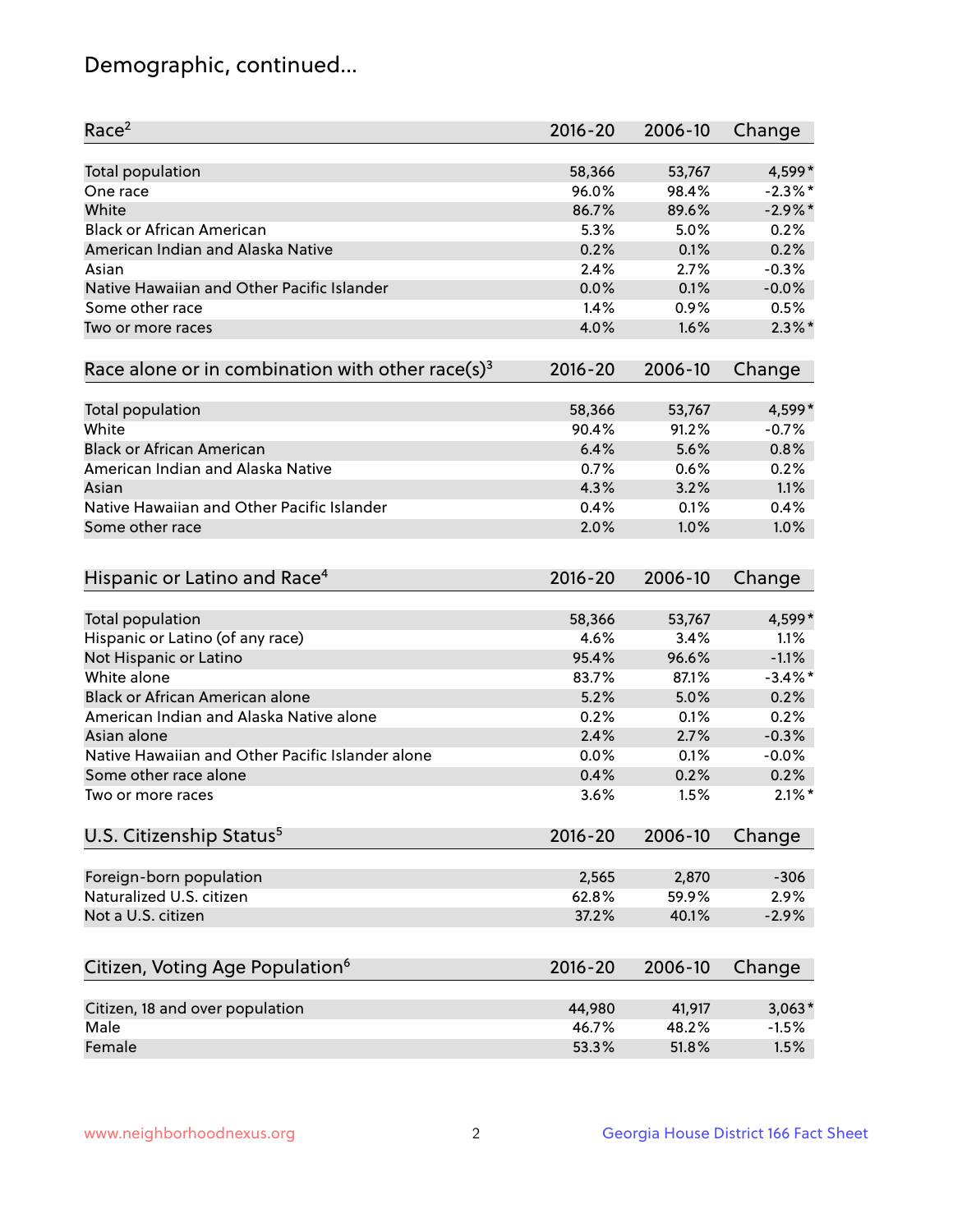#### Economic

| Income <sup>7</sup>                                 | $2016 - 20$ | 2006-10 | Change     |
|-----------------------------------------------------|-------------|---------|------------|
|                                                     |             |         |            |
| All households                                      | 23,253      | 22,157  | 1,097*     |
| Less than \$10,000                                  | 3.0%        | 3.1%    | $-0.0%$    |
| \$10,000 to \$14,999                                | 2.0%        | 2.3%    | $-0.3%$    |
| \$15,000 to \$24,999                                | 4.3%        | 6.6%    | $-2.3%$    |
| \$25,000 to \$34,999                                | 5.9%        | 6.3%    | $-0.4%$    |
| \$35,000 to \$49,999                                | 9.1%        | 12.2%   | $-3.1\%$ * |
| \$50,000 to \$74,999                                | 15.6%       | 19.5%   | $-3.9\%$ * |
| \$75,000 to \$99,999                                | 14.8%       | 15.7%   | $-0.9%$    |
| \$100,000 to \$149,999                              | 21.3%       | 18.6%   | $2.6\%$ *  |
| \$150,000 to \$199,999                              | 10.9%       | 7.5%    | $3.4\%$ *  |
| \$200,000 or more                                   | 13.1%       | 8.2%    | 4.9%*      |
| Median household income (dollars)                   | 91,968      | 75,053  | 16,915*    |
| Mean household income (dollars)                     | 124,201     | 98,611  | 25,590*    |
| With earnings                                       | 73.8%       | 77.7%   | $-3.9\%$ * |
| Mean earnings (dollars)                             | 119,764     | 90,487  | 29,277*    |
| <b>With Social Security</b>                         | 40.0%       | 32.4%   | $7.6\%$ *  |
| Mean Social Security income (dollars)               | 23,290      | 19,305  | 3,985*     |
| With retirement income                              | 29.7%       | 23.4%   | $6.3\%$ *  |
| Mean retirement income (dollars)                    | 37,053      | 33,436  | 3,617      |
| With Supplemental Security Income                   | 2.0%        | $1.8\%$ | 0.2%       |
| Mean Supplemental Security Income (dollars)         | 7,501       | 8,485   | $-984$     |
| With cash public assistance income                  | 0.4%        | 0.4%    | 0.0%       |
| Mean cash public assistance income (dollars)        | 639         | 8,631   | $-7,992$   |
| With Food Stamp/SNAP benefits in the past 12 months | 2.0%        | 0.8%    | 1.2%       |
|                                                     |             |         |            |
| Families                                            | 16,315      | 15,377  | 938*       |
| Less than \$10,000                                  | 1.5%        | 0.7%    | 0.7%       |
| \$10,000 to \$14,999                                | 0.9%        | 1.3%    | $-0.4%$    |
| \$15,000 to \$24,999                                | 2.1%        | 3.1%    | $-1.0%$    |
| \$25,000 to \$34,999                                | 3.8%        | 4.8%    | $-1.0%$    |
| \$35,000 to \$49,999                                | 7.3%        | 10.0%   | $-2.6%$    |
| \$50,000 to \$74,999                                | 14.5%       | 19.1%   | $-4.6\%$ * |
| \$75,000 to \$99,999                                | 14.3%       | 18.2%   | $-4.0\%$ * |
| \$100,000 to \$149,999                              | 25.6%       | 23.3%   | 2.3%       |
| \$150,000 to \$199,999                              | 13.8%       | 9.5%    | 4.3%*      |
| \$200,000 or more                                   | 16.3%       | 10.0%   | $6.3\%$ *  |
| Median family income (dollars)                      | 109,378     | 90,105  | 19,273*    |
| Mean family income (dollars)                        | 143,743     | 114,705 | 29,039*    |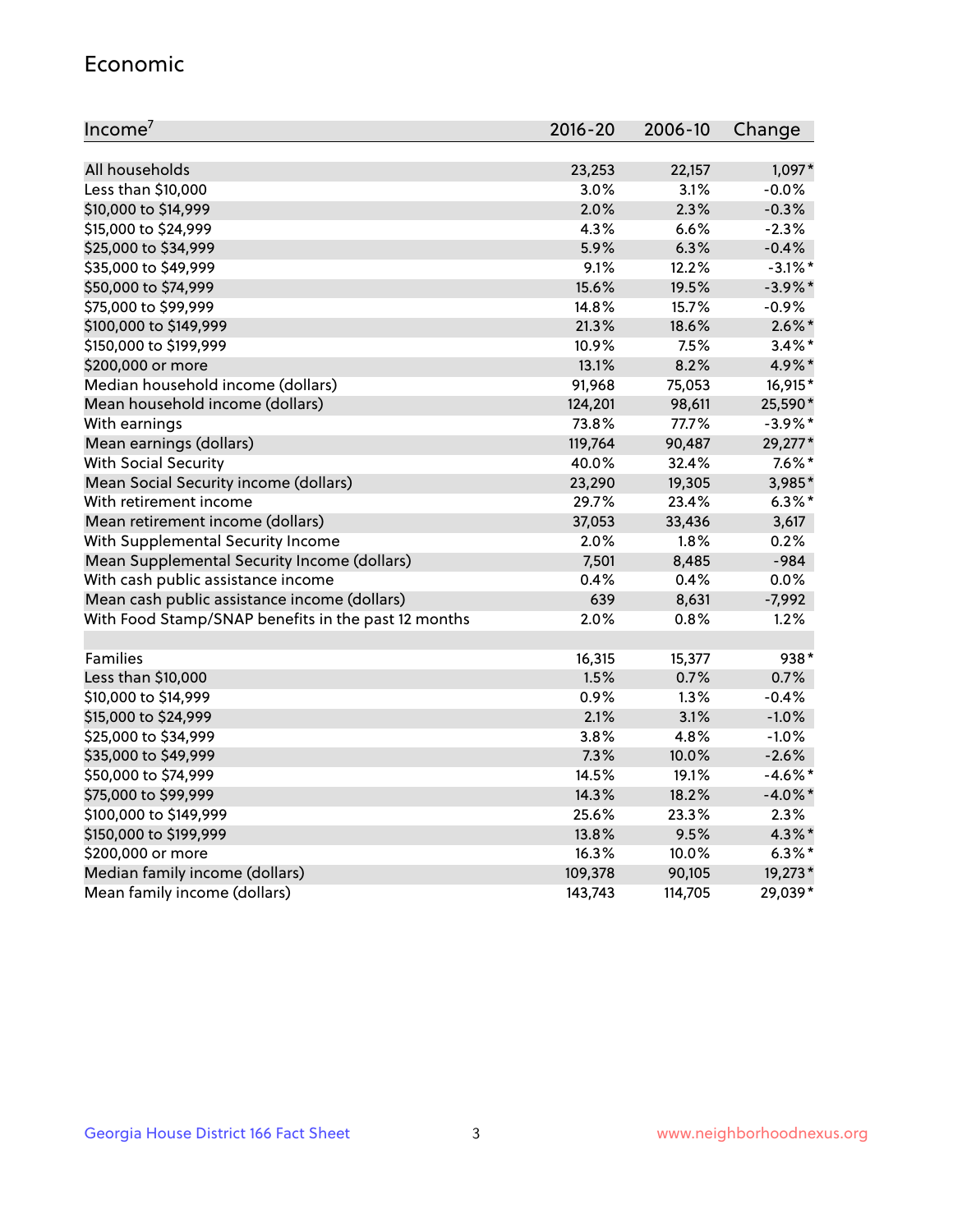## Economic, continued...

| Income, continued <sup>8</sup>                           | 2016-20 | 2006-10 | Change   |
|----------------------------------------------------------|---------|---------|----------|
|                                                          |         |         |          |
| Nonfamily households                                     | 6,938   | 6,780   | 158      |
| Median nonfamily income (dollars)                        | 53,998  | 43,548  | 10,449*  |
| Mean nonfamily income (dollars)                          | 75,298  | 60,604  | 14,695*  |
|                                                          |         |         |          |
| Median earnings for workers (dollars)                    | 50,213  | 38,928  | 11,285*  |
| Median earnings for male full-time, year-round workers   | 75,142  | 59,658  | 15,483*  |
| (dollars)                                                |         |         |          |
| Median earnings for female full-time, year-round workers | 52,240  | 39,538  | 12,702*  |
| (dollars)                                                |         |         |          |
|                                                          |         |         |          |
| Per capita income (dollars)                              | 49,896  | 41,243  | 8,653*   |
|                                                          |         |         |          |
| Families and People Below Poverty Level <sup>9</sup>     | 2016-20 | 2006-10 | Change   |
|                                                          |         |         |          |
| <b>All families</b>                                      | 3.2%    | 2.4%    | 0.8%     |
| With related children under 18 years                     | 4.7%    | 3.2%    | 1.5%     |
| With related children under 5 years only                 | 8.9%    | 4.1%    | 4.9%     |
| Married couple families                                  | 2.1%    | 1.8%    | 0.3%     |
| With related children under 18 years                     | 2.1%    | 2.3%    | $-0.2%$  |
| With related children under 5 years only                 | 1.0%    | 1.4%    | $-0.4%$  |
| Families with female householder, no husband present     | 11.7%   | 7.1%    | 4.6%     |
| With related children under 18 years                     | 17.7%   | 6.6%    | 11.1%    |
| With related children under 5 years only                 | 70.2%   | 13.3%   | 57.0%    |
|                                                          |         |         |          |
| All people                                               | 5.1%    | 5.1%    | $-0.0%$  |
| Under 18 years                                           | 3.9%    | 4.4%    | $-0.4%$  |
| Related children under 18 years                          | 3.2%    | 4.1%    | $-0.9%$  |
| Related children under 5 years                           | 3.4%    | 7.4%    | $-3.9%$  |
| Related children 5 to 17 years                           | 3.1%    | 3.0%    | 0.2%     |
| 18 years and over                                        | 5.4%    | 5.3%    | 0.1%     |
| 18 to 64 years                                           | 6.4%    | 5.8%    | 0.5%     |
| 65 years and over                                        | 3.2%    | 3.6%    | $-0.4%$  |
| People in families                                       | 2.9%    | 2.7%    | 0.2%     |
| Unrelated individuals 15 years and over                  | 16.6%   | 16.6%   | 0.0%     |
|                                                          |         |         |          |
| Non-Hispanic white people                                | 4.5%    | 4.7%    | $-0.2%$  |
| Black or African-American people                         | 14.9%   | 3.4%    | 11.5%    |
| Asian people                                             | 5.0%    | 7.7%    | $-2.7%$  |
| Hispanic or Latino people                                | 4.3%    | 15.9%   | $-11.6%$ |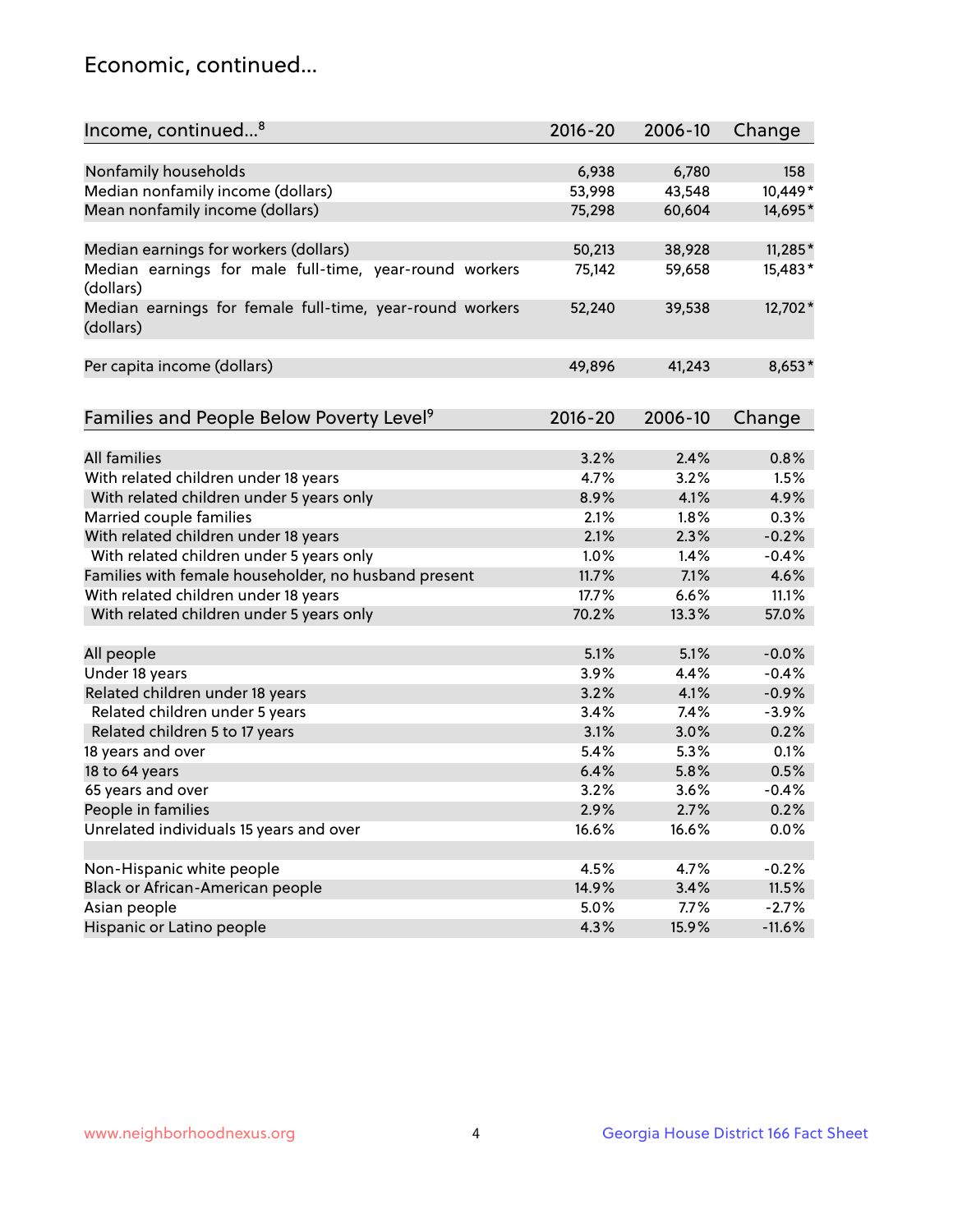## Employment

| Employment Status <sup>10</sup>                                             | $2016 - 20$ | 2006-10 | Change     |
|-----------------------------------------------------------------------------|-------------|---------|------------|
|                                                                             |             |         |            |
| Population 16 years and over                                                | 47,224      | 44,345  | 2,879*     |
| In labor force                                                              | 60.2%       | 62.4%   | $-2.1%$    |
| Civilian labor force                                                        | 58.9%       | 61.4%   | $-2.5%$    |
| Employed                                                                    | 57.2%       | 58.7%   | $-1.5%$    |
| Unemployed                                                                  | 1.7%        | 2.6%    | $-0.9%$    |
| <b>Armed Forces</b>                                                         | 1.3%        | 1.0%    | 0.3%       |
| Not in labor force                                                          | 39.8%       | 37.6%   | 2.1%       |
|                                                                             |             |         |            |
| Civilian labor force                                                        | 27,819      | 27,214  | 604        |
| <b>Unemployment Rate</b>                                                    | 2.8%        | 4.3%    | $-1.4%$    |
| Females 16 years and over                                                   | 24,914      | 22,884  | $2,030*$   |
| In labor force                                                              | 54.8%       | 54.8%   | $-0.0%$    |
| Civilian labor force                                                        | 54.8%       | 54.7%   | 0.1%       |
| Employed                                                                    | 52.7%       | 52.5%   | 0.2%       |
|                                                                             |             |         |            |
| Own children of the householder under 6 years                               | 4,020       | 3,461   | 559        |
| All parents in family in labor force                                        | 66.8%       | 48.0%   | 18.8%      |
|                                                                             |             |         |            |
| Own children of the householder 6 to 17 years                               | 7,983       | 7,155   | $827*$     |
| All parents in family in labor force                                        | 74.3%       | 68.6%   | 5.7%       |
|                                                                             |             |         |            |
| Industry <sup>11</sup>                                                      | $2016 - 20$ | 2006-10 | Change     |
|                                                                             |             |         |            |
| Civilian employed population 16 years and over                              | 27,027      | 26,052  | 975        |
| Agriculture, forestry, fishing and hunting, and mining                      | 0.4%        | 0.1%    | 0.3%       |
| Construction                                                                | 7.0%        | 8.2%    | $-1.2%$    |
| Manufacturing                                                               | 8.9%        | 8.2%    | 0.7%       |
| Wholesale trade                                                             | 2.9%        | 3.4%    | $-0.4%$    |
| Retail trade                                                                | 8.7%        | 10.4%   | $-1.7%$    |
| Transportation and warehousing, and utilities                               | 5.6%        | 4.7%    | 0.9%       |
| Information                                                                 | 2.7%        | 1.4%    | 1.4%       |
| Finance and insurance, and real estate and rental and leasing               | 9.7%        | 8.4%    | 1.3%       |
| Professional, scientific, and management, and administrative                | 11.5%       | 10.3%   | 1.1%       |
| and waste management services                                               |             |         |            |
| Educational services, and health care and social assistance                 | 26.0%       | 25.5%   | 0.5%       |
| Arts, entertainment, and recreation, and accommodation and<br>food services | 10.0%       | 8.9%    | 1.1%       |
| Other services, except public administration                                | 3.1%        | 6.3%    | $-3.2\%$ * |
| Public administration                                                       | 3.5%        | 4.2%    | $-0.7\%$   |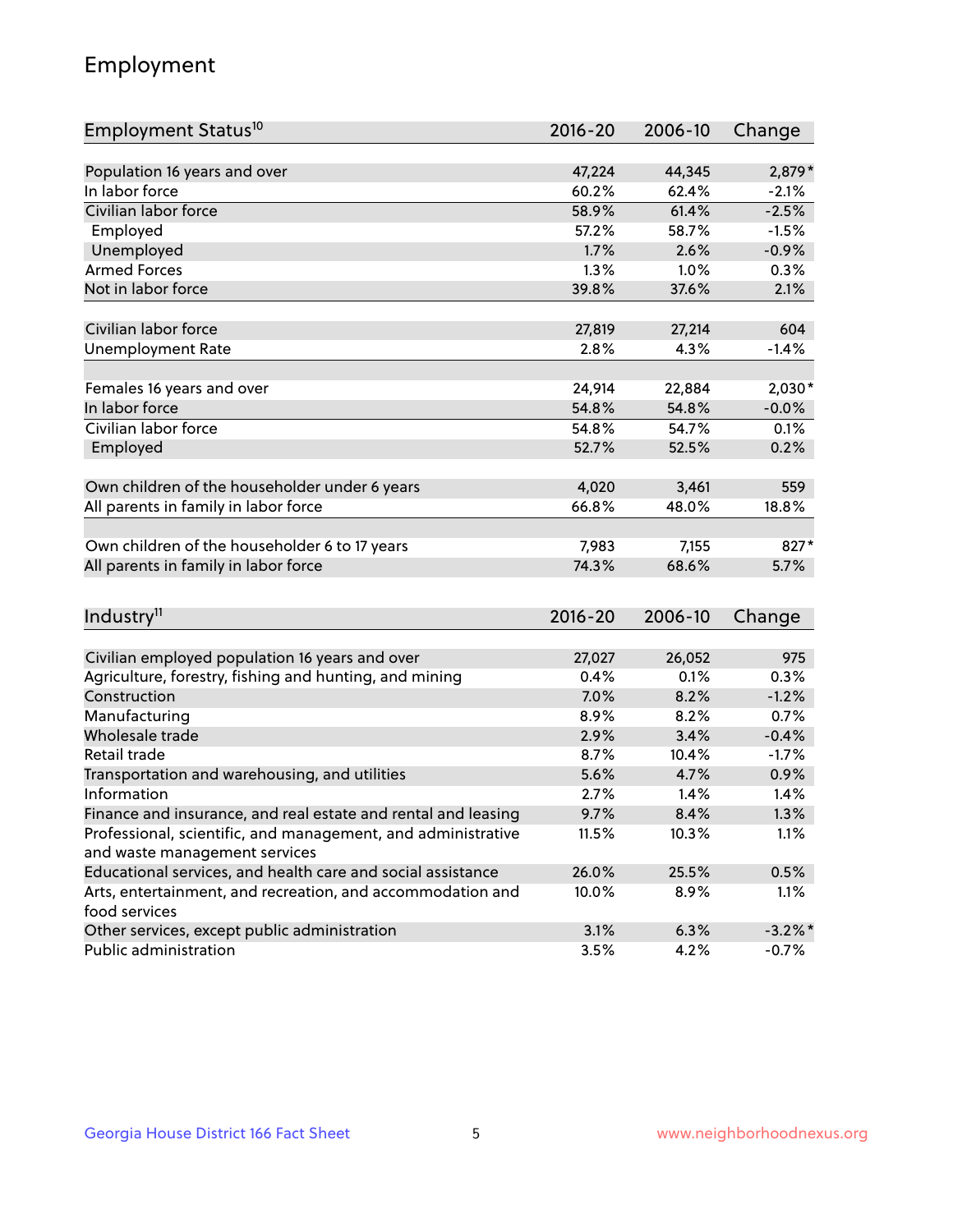## Employment, continued...

| Occupation <sup>12</sup>                                     | $2016 - 20$ | 2006-10 | Change     |
|--------------------------------------------------------------|-------------|---------|------------|
| Civilian employed population 16 years and over               | 27,027      | 26,052  | 975        |
| Management, business, science, and arts occupations          | 53.3%       | 47.8%   | 5.5%*      |
| Service occupations                                          | 12.7%       | 13.1%   | $-0.4%$    |
| Sales and office occupations                                 | 21.5%       | 24.5%   | $-3.0\%$ * |
| and<br>Natural<br>resources,<br>construction,<br>maintenance | 4.9%        | 8.3%    | $-3.3\%$ * |
| occupations                                                  |             |         |            |
| Production, transportation, and material moving occupations  | 7.6%        | 6.3%    | 1.3%       |
| Class of Worker <sup>13</sup>                                | $2016 - 20$ | 2006-10 | Change     |
|                                                              |             |         |            |
| Civilian employed population 16 years and over               | 27,027      | 26,052  | 975        |
| Private wage and salary workers                              | 81.3%       | 78.3%   | 3.0%       |
| Government workers                                           | 11.9%       | 12.7%   | $-0.8%$    |
| Self-employed in own not incorporated business workers       | 6.6%        | 8.7%    | $-2.1\%$ * |
| Unpaid family workers                                        | 0.2%        | 0.3%    | $-0.1%$    |
| Job Flows <sup>14</sup>                                      | 2019        | 2010    | Change     |
|                                                              |             |         |            |
| Total Jobs in district                                       | 7,447       | 6,187   | 1,260      |
| Held by residents of district                                | 34.4%       | 34.5%   | $-0.1%$    |
| Held by non-residents of district                            | 65.6%       | 65.5%   | 0.1%       |
| Jobs by Industry Sector <sup>15</sup>                        | 2019        | 2010    | Change     |
|                                                              |             |         |            |
| Total Jobs in district                                       | 7,447       | 6,187   | 1,260      |
| Goods Producing sectors                                      | 8.6%        | 6.1%    | 2.6%       |
| Trade, Transportation, and Utilities sectors                 | 19.9%       | 23.4%   | $-3.4%$    |
| All Other Services sectors                                   | 71.4%       | 70.6%   | 0.8%       |
| Total Jobs in district held by district residents            | 2,565       | 2,136   | 429        |
| <b>Goods Producing sectors</b>                               | 8.7%        | 7.4%    | 1.3%       |
| Trade, Transportation, and Utilities sectors                 | 16.1%       | 15.8%   | 0.4%       |
| All Other Services sectors                                   | 75.2%       | 76.8%   | $-1.6%$    |
|                                                              |             |         |            |
| Jobs by Earnings <sup>16</sup>                               | 2019        | 2010    | Change     |
|                                                              |             |         |            |
| Total Jobs in district                                       | 7,447       | 6,187   | 1,260      |
| Jobs with earnings \$1250/month or less                      | 33.9%       | 41.8%   | $-7.9%$    |
| Jobs with earnings \$1251/month to \$3333/month              | 37.3%       | 39.0%   | $-1.7%$    |
| Jobs with earnings greater than \$3333/month                 | 28.8%       | 19.2%   | 9.6%       |
| Total Jobs in district held by district residents            | 2,565       | 2,136   | 429        |
| Jobs with earnings \$1250/month or less                      | 35.0%       | 39.5%   | $-4.5%$    |
| Jobs with earnings \$1251/month to \$3333/month              | 33.8%       | 36.7%   | $-2.8%$    |
| Jobs with earnings greater than \$3333/month                 | 31.2%       | 23.9%   | 7.3%       |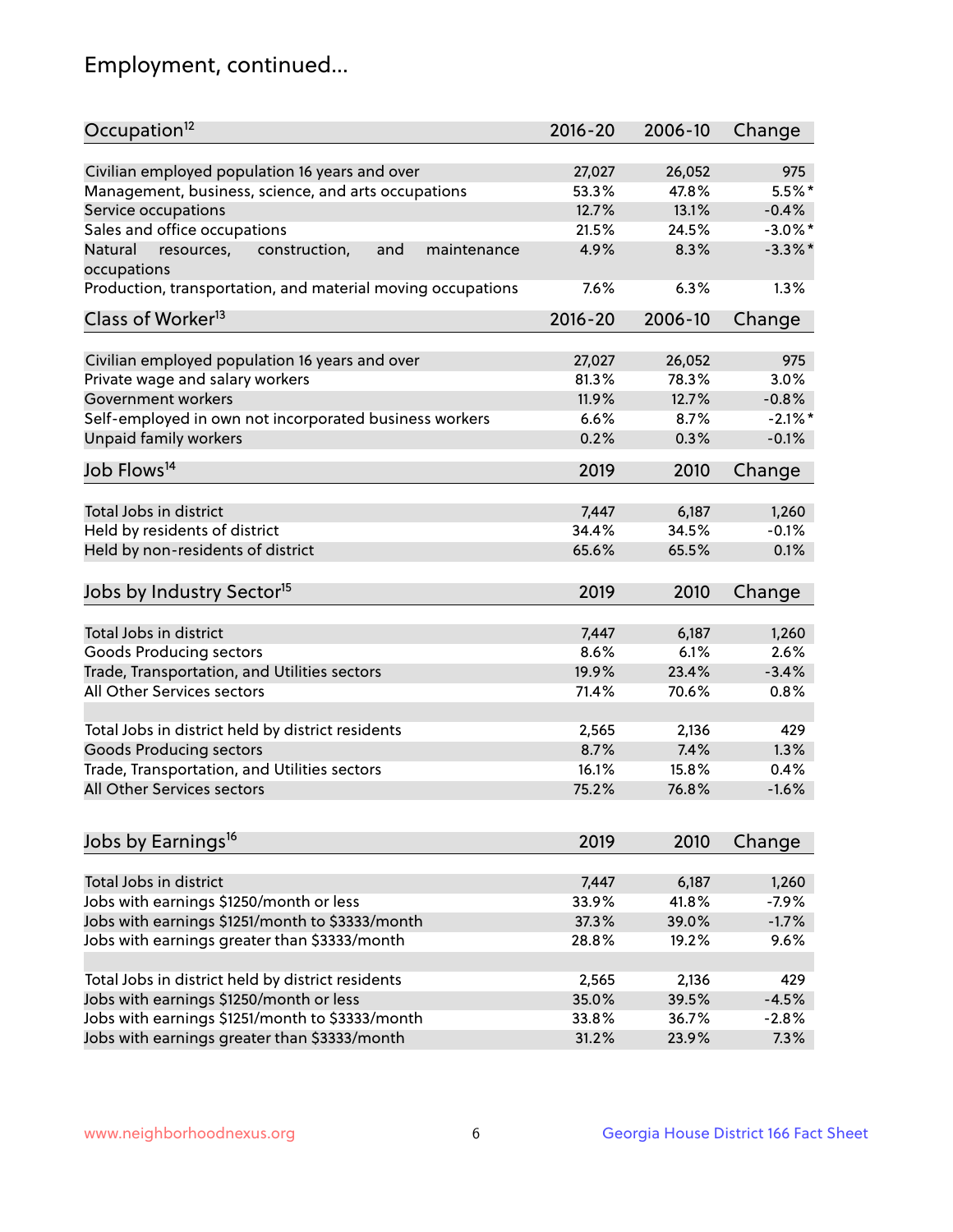## Employment, continued...

| Jobs by Age of Worker <sup>17</sup>               | 2019  | 2010  | Change  |
|---------------------------------------------------|-------|-------|---------|
|                                                   |       |       |         |
| Total Jobs in district                            | 7,447 | 6,187 | 1,260   |
| Jobs with workers age 29 or younger               | 28.2% | 36.3% | $-8.1%$ |
| Jobs with workers age 30 to 54                    | 48.0% | 46.9% | 1.1%    |
| Jobs with workers age 55 or older                 | 23.8% | 16.9% | 6.9%    |
|                                                   |       |       |         |
| Total Jobs in district held by district residents | 2,565 | 2,136 | 429     |
| Jobs with workers age 29 or younger               | 26.4% | 30.8% | $-4.4%$ |
| Jobs with workers age 30 to 54                    | 42.6% | 46.5% | $-3.9%$ |
| Jobs with workers age 55 or older                 | 31.0% | 22.7% | 8.3%    |
|                                                   |       |       |         |

#### Education

| School Enrollment <sup>18</sup>                | $2016 - 20$ | 2006-10 | Change               |
|------------------------------------------------|-------------|---------|----------------------|
|                                                |             |         |                      |
| Population 3 years and over enrolled in school | 13,588      | 11,709  | $1,879*$             |
| Nursery school, preschool                      | 11.2%       | 8.2%    | $2.9\%$ *            |
| Kindergarten                                   | 3.8%        | 5.1%    | $-1.4%$              |
| Elementary school (grades 1-8)                 | 42.4%       | 39.6%   | 2.8%                 |
| High school (grades 9-12)                      | 20.0%       | 23.7%   | $-3.8%$              |
| College or graduate school                     | 22.7%       | 23.3%   | $-0.6%$              |
| Educational Attainment <sup>19</sup>           | $2016 - 20$ | 2006-10 | Change               |
|                                                |             |         |                      |
| Population 25 years and over                   | 42,434      | 39,263  | $3,170*$             |
| Less than 9th grade                            | 0.8%        | 0.7%    | 0.1%                 |
| 9th to 12th grade, no diploma                  | 2.6%        | 3.5%    | $-1.0%$              |
| High school graduate (includes equivalency)    | 17.5%       | 20.4%   | $-2.9\%$ *           |
| Some college, no degree                        | 18.9%       | 19.4%   | $-0.5%$              |
| Associate's degree                             | 7.9%        | 8.1%    | $-0.3%$              |
| Bachelor's degree                              | 29.6%       | 30.6%   | $-0.9\%$             |
| Graduate or professional degree                | 22.7%       | 17.2%   | $5.6\%$ *            |
|                                                |             |         |                      |
| Percent high school graduate or higher         | 96.7%       | 95.7%   | 0.9%                 |
| Percent bachelor's degree or higher            | 52.4%       | 47.8%   | $4.6\%$ <sup>*</sup> |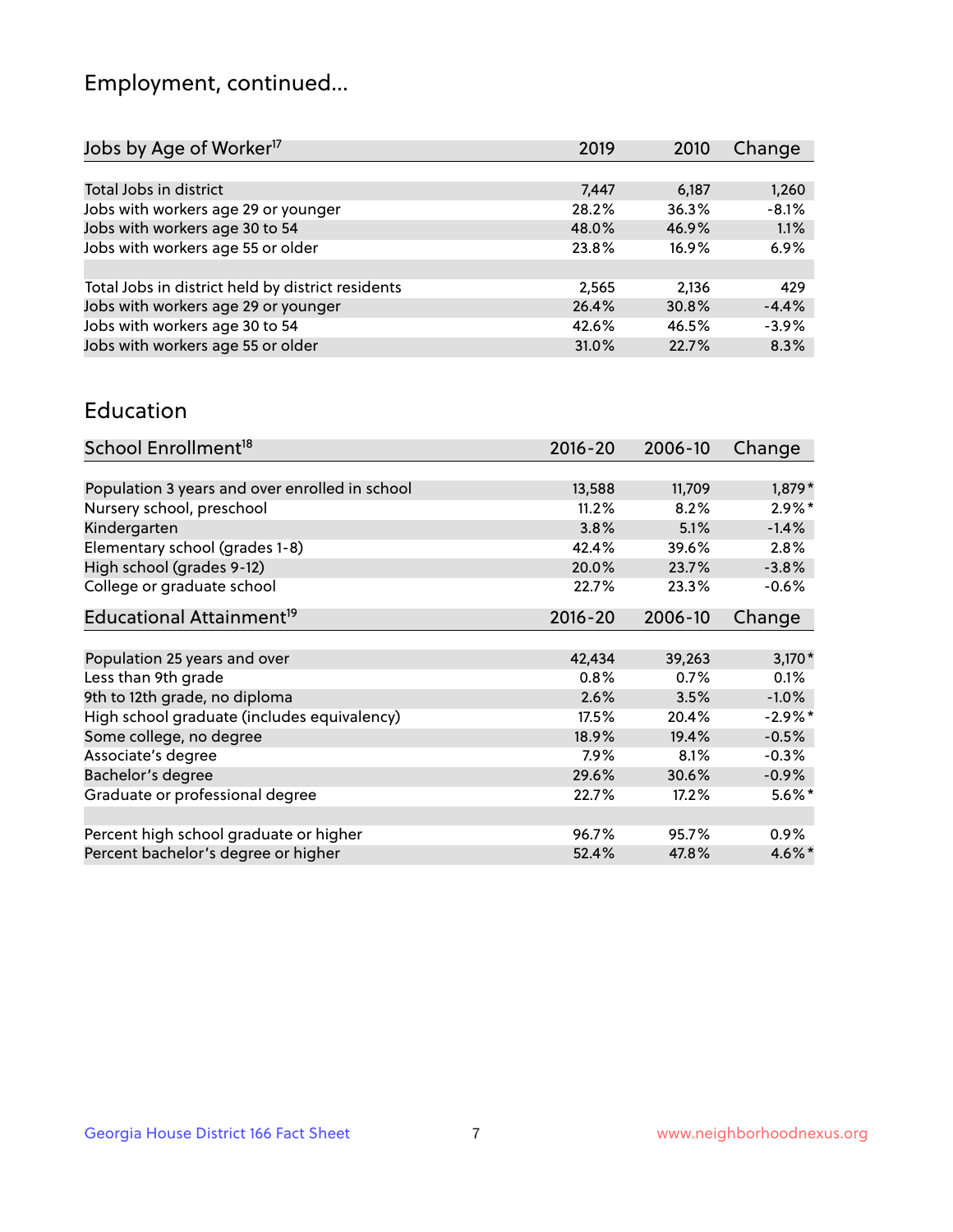## Housing

| <b>Total households</b><br>23,253<br>22,157<br>1,097*<br>Family households (families)<br>70.2%<br>69.4%<br>0.8%<br>24.9%<br>26.1%<br>$-1.2%$<br>With own children under 18 years<br>Married-couple family<br>59.6%<br>61.9%<br>2.3%<br>With own children of the householder under 18 years<br>20.9%<br>21.2%<br>$-0.3%$<br>1.2%<br>2.2%<br>$-1.0%$ |
|----------------------------------------------------------------------------------------------------------------------------------------------------------------------------------------------------------------------------------------------------------------------------------------------------------------------------------------------------|
|                                                                                                                                                                                                                                                                                                                                                    |
|                                                                                                                                                                                                                                                                                                                                                    |
|                                                                                                                                                                                                                                                                                                                                                    |
|                                                                                                                                                                                                                                                                                                                                                    |
|                                                                                                                                                                                                                                                                                                                                                    |
|                                                                                                                                                                                                                                                                                                                                                    |
| Male householder, no wife present, family                                                                                                                                                                                                                                                                                                          |
| With own children of the householder under 18 years<br>0.6%<br>0.8%<br>$-0.2%$                                                                                                                                                                                                                                                                     |
| Female householder, no husband present, family<br>7.1%<br>7.6%<br>$-0.5%$                                                                                                                                                                                                                                                                          |
| With own children of the householder under 18 years<br>3.4%<br>4.0%<br>$-0.6%$                                                                                                                                                                                                                                                                     |
| Nonfamily households<br>29.8%<br>30.6%<br>$-0.8%$                                                                                                                                                                                                                                                                                                  |
| Householder living alone<br>24.4%<br>24.5%<br>$-0.1%$                                                                                                                                                                                                                                                                                              |
| 12.7%<br>$3.3\%$ *<br>65 years and over<br>9.4%                                                                                                                                                                                                                                                                                                    |
|                                                                                                                                                                                                                                                                                                                                                    |
| 26.8%<br>28.1%<br>$-1.3%$<br>Households with one or more people under 18 years                                                                                                                                                                                                                                                                     |
| Households with one or more people 65 years and over<br>39.6%<br>28.7%<br>10.9%*                                                                                                                                                                                                                                                                   |
|                                                                                                                                                                                                                                                                                                                                                    |
| $0.08*$<br>Average household size<br>2.49<br>2.41                                                                                                                                                                                                                                                                                                  |
| Average family size<br>2.97<br>2.87<br>0.10                                                                                                                                                                                                                                                                                                        |
|                                                                                                                                                                                                                                                                                                                                                    |
| Housing Occupancy <sup>21</sup><br>2016-20<br>2006-10<br>Change                                                                                                                                                                                                                                                                                    |
|                                                                                                                                                                                                                                                                                                                                                    |
| Total housing units<br>27,403<br>25,617<br>1,787*                                                                                                                                                                                                                                                                                                  |
| Occupied housing units<br>$-1.6%$<br>84.9%<br>86.5%                                                                                                                                                                                                                                                                                                |
| Vacant housing units<br>1.6%<br>15.1%<br>13.5%                                                                                                                                                                                                                                                                                                     |
|                                                                                                                                                                                                                                                                                                                                                    |
| 2.0<br>3.1<br>$-1.1$<br>Homeowner vacancy rate                                                                                                                                                                                                                                                                                                     |
| $10.4*$<br>Rental vacancy rate<br>21.1<br>10.7                                                                                                                                                                                                                                                                                                     |
|                                                                                                                                                                                                                                                                                                                                                    |
| Units in Structure <sup>22</sup><br>2016-20<br>2006-10<br>Change                                                                                                                                                                                                                                                                                   |
|                                                                                                                                                                                                                                                                                                                                                    |
| Total housing units<br>27,403<br>25,617<br>$1,787*$                                                                                                                                                                                                                                                                                                |
| $3.1\%$ *<br>1-unit, detached<br>80.5%<br>77.4%                                                                                                                                                                                                                                                                                                    |
| 3.6%<br>4.5%<br>$-0.9%$<br>1-unit, attached                                                                                                                                                                                                                                                                                                        |
| 1.6%<br>0.2%<br>2 units<br>1.4%                                                                                                                                                                                                                                                                                                                    |
| 2.3%<br>2.1%<br>0.3%<br>3 or 4 units                                                                                                                                                                                                                                                                                                               |
| 3.1%<br>5.1%<br>5 to 9 units<br>$-2.0%$                                                                                                                                                                                                                                                                                                            |
| 2.6%<br>10 to 19 units<br>3.5%<br>$-0.9%$                                                                                                                                                                                                                                                                                                          |
| 20 or more units<br>4.9%<br>0.8%<br>4.1%                                                                                                                                                                                                                                                                                                           |
| Mobile home<br>1.3%<br>1.9%<br>$-0.6%$                                                                                                                                                                                                                                                                                                             |
| Boat, RV, van, etc.<br>0.0%<br>0.0%<br>0.0%                                                                                                                                                                                                                                                                                                        |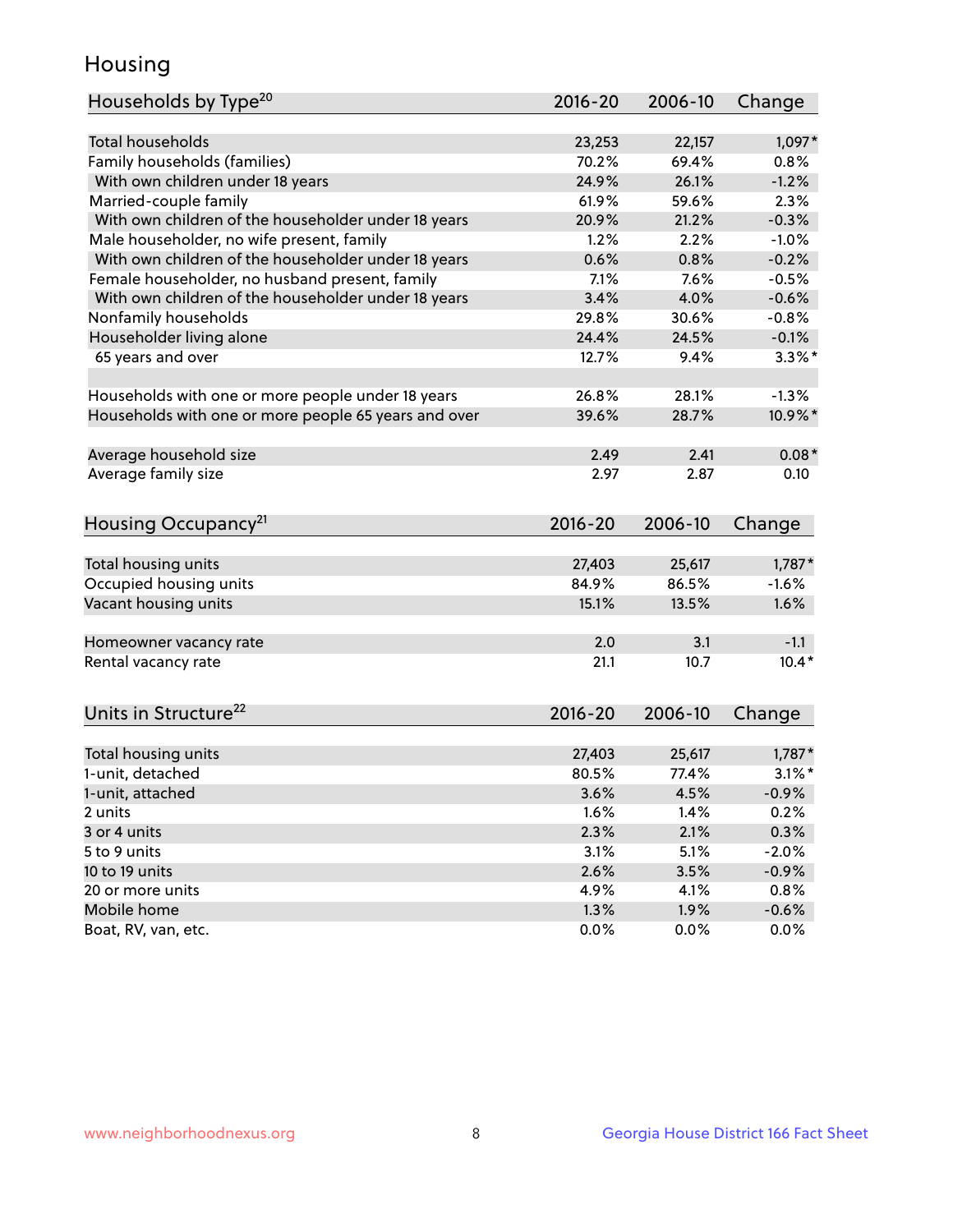## Housing, Continued...

| Year Structure Built <sup>23</sup>             | 2016-20     | 2006-10 | Change     |
|------------------------------------------------|-------------|---------|------------|
| Total housing units                            | 27,403      | 25,617  | $1,787*$   |
| Built 2014 or later                            | 4.4%        | (X)     | (X)        |
| Built 2010 to 2013                             | 2.4%        | (X)     | (X)        |
| Built 2000 to 2009                             | 17.5%       | 16.8%   | 0.7%       |
| Built 1990 to 1999                             | 24.3%       | 28.0%   | $-3.7\%$ * |
| Built 1980 to 1989                             | 21.8%       | 24.2%   | $-2.4%$    |
| Built 1970 to 1979                             | 15.2%       | 16.3%   | $-1.1%$    |
| Built 1960 to 1969                             | 4.5%        | 6.2%    | $-1.7%$    |
| Built 1950 to 1959                             | 5.1%        | 4.0%    | 1.1%       |
| Built 1940 to 1949                             | 1.4%        | 2.2%    | $-0.8%$    |
| Built 1939 or earlier                          | 3.4%        | 2.3%    | 1.1%       |
| Housing Tenure <sup>24</sup>                   | $2016 - 20$ | 2006-10 | Change     |
|                                                |             |         |            |
| Occupied housing units                         | 23,253      | 22,157  | 1,097*     |
| Owner-occupied                                 | 81.4%       | 79.5%   | 1.8%       |
| Renter-occupied                                | 18.6%       | 20.5%   | $-1.8%$    |
| Average household size of owner-occupied unit  | 2.51        | 2.43    | $0.08*$    |
| Average household size of renter-occupied unit | 2.40        | 2.34    | 0.06       |
| Residence 1 Year Ago <sup>25</sup>             | $2016 - 20$ | 2006-10 | Change     |
| Population 1 year and over                     | 57,980      | 53,341  | 4,639*     |
| Same house                                     | 85.1%       | 90.4%   | $-5.3\%$ * |
| Different house in the U.S.                    | 14.5%       | 9.3%    | $5.2\%$ *  |
| Same county                                    | 6.6%        | 4.1%    | $2.5%$ *   |
| Different county                               | 7.9%        | 5.2%    | $2.7\%$ *  |
| Same state                                     | 2.7%        | 1.5%    | $1.2\%$ *  |
| Different state                                | 5.2%        | 3.7%    | $1.5\%$ *  |
| Abroad                                         | 0.4%        | 0.3%    | 0.1%       |
| Value of Housing Unit <sup>26</sup>            | $2016 - 20$ | 2006-10 | Change     |
|                                                |             |         |            |
| Owner-occupied units                           | 18,919      | 17,618  | $1,301*$   |
| Less than \$50,000                             | 1.4%        | 1.0%    | 0.4%       |
| \$50,000 to \$99,999                           | 1.7%        | 1.2%    | 0.5%       |
| \$100,000 to \$149,999                         | 3.3%        | 8.1%    | $-4.8\%$ * |
| \$150,000 to \$199,999                         | 9.1%        | 13.3%   | $-4.2\%$ * |
| \$200,000 to \$299,999                         | 25.7%       | 26.7%   | $-1.0%$    |
| \$300,000 to \$499,999                         | 29.2%       | 26.7%   | 2.5%       |
| \$500,000 to \$999,999                         | 24.2%       | 17.2%   | $7.0\%$ *  |
| \$1,000,000 or more                            | 5.3%        | 5.7%    | $-0.4%$    |
| Median (dollars)                               | 347,211     | 298,607 | 48,604*    |
| Mortgage Status <sup>27</sup>                  | $2016 - 20$ | 2006-10 | Change     |
| Owner-occupied units                           | 18,919      | 17,618  | $1,301*$   |
| Housing units with a mortgage                  | 66.2%       | 69.4%   | $-3.2\%$ * |
| Housing units without a mortgage               | 33.8%       | 30.6%   | $3.2\%$ *  |
|                                                |             |         |            |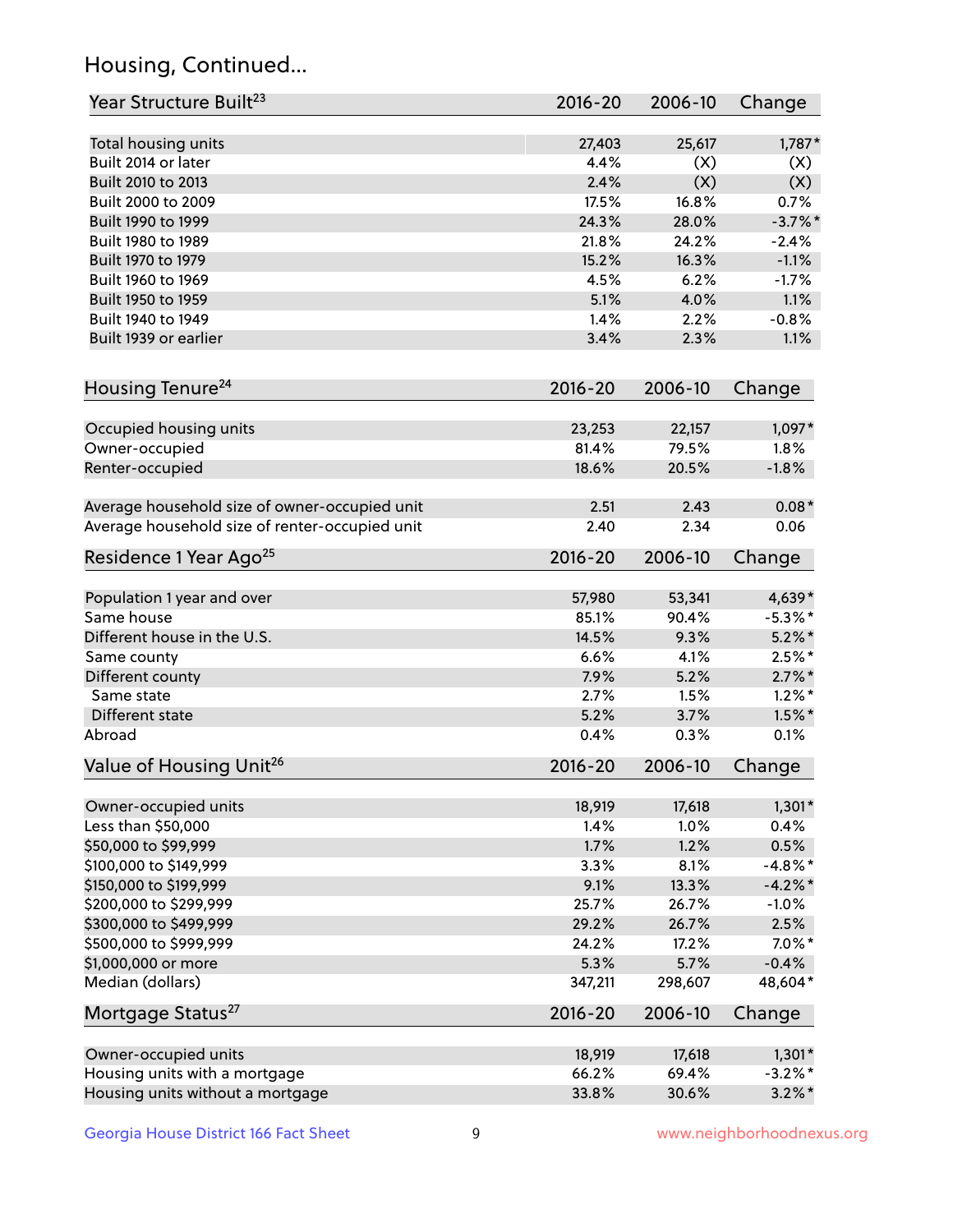## Housing, Continued...

| Selected Monthly Owner Costs <sup>28</sup>                                            | $2016 - 20$ | 2006-10 | Change    |
|---------------------------------------------------------------------------------------|-------------|---------|-----------|
| Housing units with a mortgage                                                         | 12,522      | 12,221  | 301       |
| Less than \$300                                                                       | 0.3%        | 0.0%    | 0.3%      |
| \$300 to \$499                                                                        | 0.6%        | 0.5%    | 0.1%      |
| \$500 to \$999                                                                        | 5.2%        | 10.1%   | $-5.0%$   |
| \$1,000 to \$1,499                                                                    | 18.8%       | 26.7%   | $-7.9%$ * |
| \$1,500 to \$1,999                                                                    | 22.0%       | 23.0%   | $-1.0%$   |
| \$2,000 to \$2,999                                                                    | 36.5%       | 25.6%   | 10.9%*    |
| \$3,000 or more                                                                       | 16.7%       | 14.1%   | 2.5%      |
| Median (dollars)                                                                      | 2,063       | 1,776   | 287*      |
| Housing units without a mortgage                                                      | 6,397       | 5,396   | $1,000*$  |
| Less than \$150                                                                       | 0.9%        | 1.5%    | $-0.7%$   |
| \$150 to \$249                                                                        | 1.5%        | 2.6%    | $-1.1%$   |
| \$250 to \$349                                                                        | 5.8%        | 11.1%   | $-5.4%$   |
| \$350 to \$499                                                                        | 19.4%       | 23.3%   | $-3.8%$   |
| \$500 to \$699                                                                        | 23.0%       | 24.9%   | $-1.9%$   |
| \$700 or more                                                                         | 49.4%       | 36.6%   | 12.8%*    |
| Median (dollars)                                                                      | 695         | 581     | $114*$    |
| Selected Monthly Owner Costs as a Percentage of<br>Household Income <sup>29</sup>     | $2016 - 20$ | 2006-10 | Change    |
| Housing units with a mortgage (excluding units where<br>SMOCAPI cannot be computed)   | 12,500      | 12,202  | 298       |
| Less than 20.0 percent                                                                | 43.2%       | 35.2%   | $8.1\%$ * |
| 20.0 to 24.9 percent                                                                  | 16.8%       | 17.9%   | $-1.1%$   |
| 25.0 to 29.9 percent                                                                  | 8.5%        | 10.2%   | $-1.7%$   |
| 30.0 to 34.9 percent                                                                  | 8.6%        | 9.0%    | $-0.3%$   |
| 35.0 percent or more                                                                  | 22.8%       | 27.8%   | $-4.9%$ * |
| Not computed                                                                          | 22          | 19      | 3         |
| Housing unit without a mortgage (excluding units where<br>SMOCAPI cannot be computed) | 6,336       | 5,357   | 979       |
| Less than 10.0 percent                                                                | 44.2%       | 44.4%   | $-0.2%$   |
| 10.0 to 14.9 percent                                                                  | 20.2%       | 22.1%   | $-1.9%$   |
| 15.0 to 19.9 percent                                                                  | 14.6%       | 11.4%   | 3.2%      |
| 20.0 to 24.9 percent                                                                  | 7.0%        | 4.7%    | 2.3%      |
| 25.0 to 29.9 percent                                                                  | 2.8%        | 4.2%    | $-1.4%$   |
| 30.0 to 34.9 percent                                                                  | 3.3%        | 2.3%    | 1.0%      |
| 35.0 percent or more                                                                  | 7.9%        | 11.0%   | $-3.0%$   |
| Not computed                                                                          | 61          | 40      | 22        |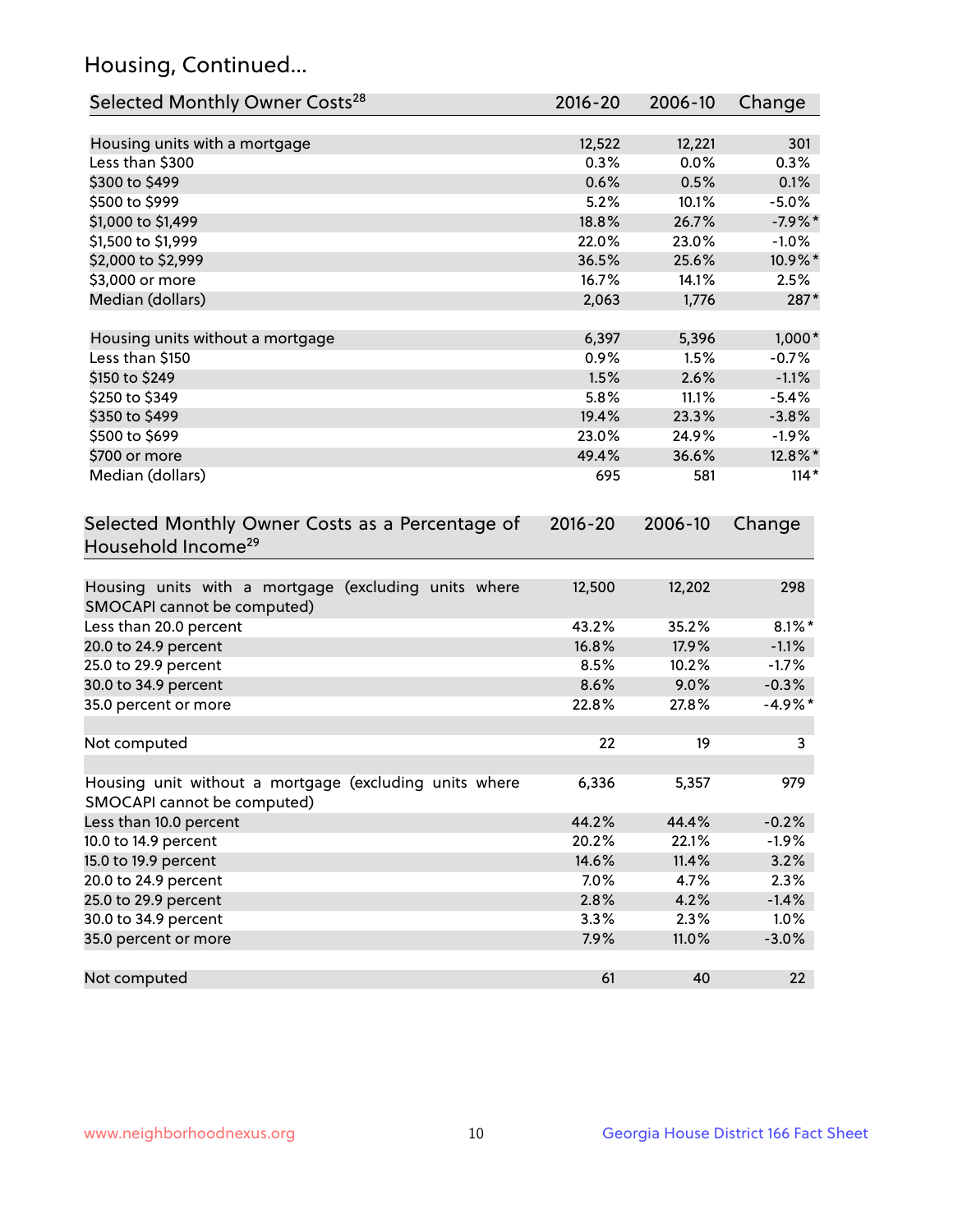## Housing, Continued...

| Gross Rent <sup>30</sup>   | 2016-20 | 2006-10 | Change   |
|----------------------------|---------|---------|----------|
|                            |         |         |          |
| Occupied units paying rent | 4,121   | 4,165   | $-44$    |
| Less than \$200            | 0.0%    | $0.0\%$ | 0.0%     |
| \$200 to \$499             | 3.1%    | 2.3%    | 0.9%     |
| \$500 to \$749             | 2.7%    | 7.3%    | $-4.6%$  |
| \$750 to \$999             | 13.5%   | 31.3%   | $-17.8%$ |
| \$1,000 to \$1,499         | 39.5%   | 43.5%   | $-4.0%$  |
| \$1,500 to \$1,999         | 28.1%   | 9.6%    | 18.5%*   |
| \$2,000 or more            | 13.1%   | 6.1%    | $7.0\%$  |
| Median (dollars)           | 1,381   | 1,330   | $51*$    |
|                            |         |         |          |
| No rent paid               | 213     | 374     | $-161$   |

| Gross Rent as a Percentage of Household Income <sup>31</sup>                   | $2016 - 20$ | 2006-10 | Change  |
|--------------------------------------------------------------------------------|-------------|---------|---------|
|                                                                                |             |         |         |
| Occupied units paying rent (excluding units where GRAPI<br>cannot be computed) | 3,904       | 4,133   | $-229$  |
| Less than 15.0 percent                                                         | 15.0%       | 14.7%   | 0.3%    |
| 15.0 to 19.9 percent                                                           | 14.2%       | 13.0%   | 1.2%    |
| 20.0 to 24.9 percent                                                           | 19.0%       | 15.4%   | 3.6%    |
| 25.0 to 29.9 percent                                                           | 11.6%       | 11.3%   | 0.4%    |
| 30.0 to 34.9 percent                                                           | 5.5%        | 9.3%    | $-3.8%$ |
| 35.0 percent or more                                                           | 34.6%       | 36.4%   | $-1.8%$ |
|                                                                                |             |         |         |
| Not computed                                                                   | 430         | 406     | 24      |

## Transportation

| Commuting to Work <sup>32</sup>           | 2016-20 | 2006-10 | Change    |
|-------------------------------------------|---------|---------|-----------|
|                                           |         |         |           |
| Workers 16 years and over                 | 27,107  | 26,061  | 1,046     |
| Car, truck, or van - drove alone          | 82.5%   | 83.2%   | $-0.7%$   |
| Car, truck, or van - carpooled            | 7.1%    | $9.0\%$ | $-1.9%$   |
| Public transportation (excluding taxicab) | 0.1%    | $0.3\%$ | $-0.2%$   |
| Walked                                    | 1.8%    | 1.3%    | 0.6%      |
| Other means                               | $1.3\%$ | $1.2\%$ | 0.1%      |
| Worked at home                            | 7.1%    | 5.1%    | $2.0\%$ * |
|                                           |         |         |           |
| Mean travel time to work (minutes)        | 25.3    | 23.0    | 2.3       |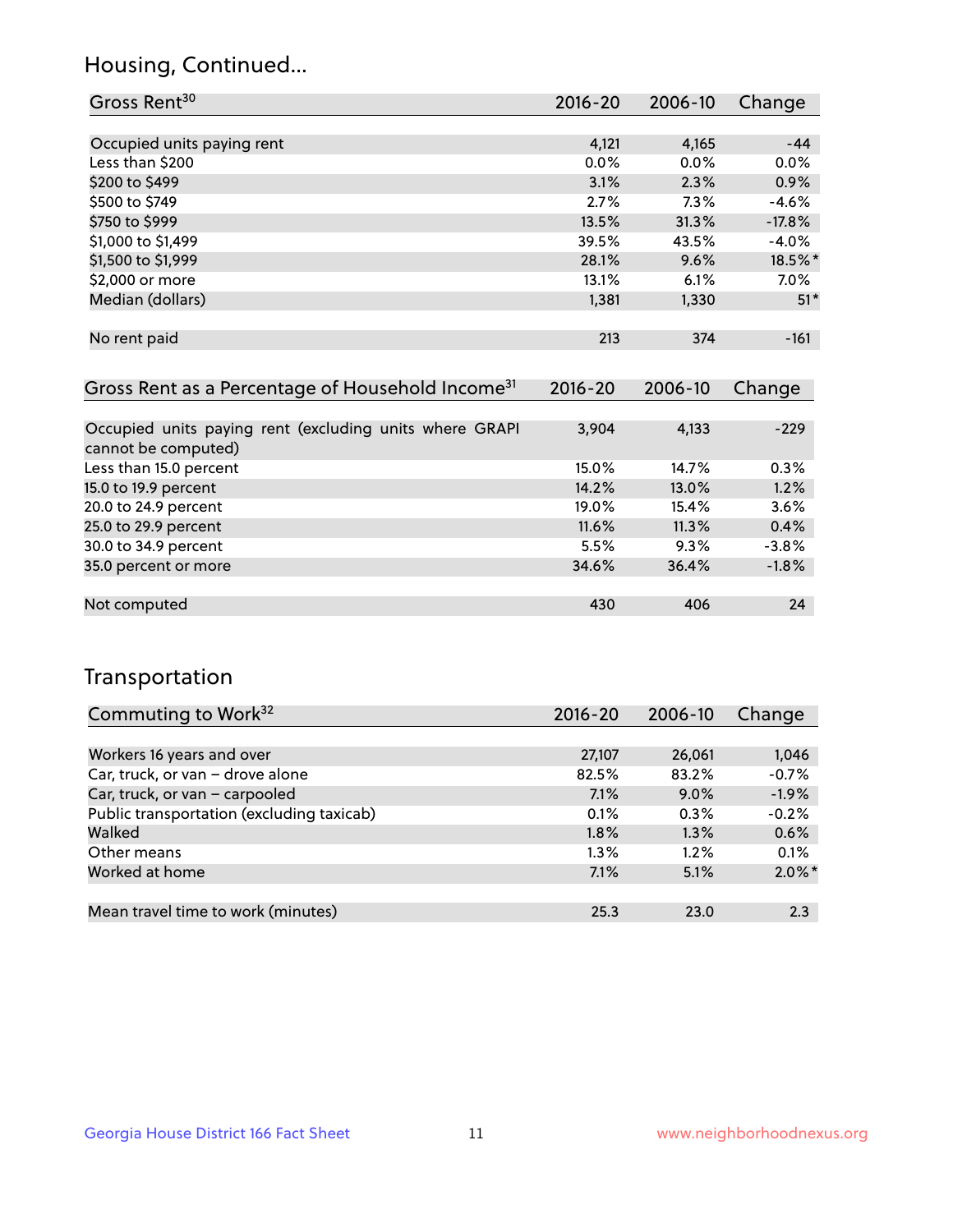## Transportation, Continued...

| Vehicles Available <sup>33</sup> | $2016 - 20$ | 2006-10 | Change   |
|----------------------------------|-------------|---------|----------|
|                                  |             |         |          |
| Occupied housing units           | 23,253      | 22,157  | $1,097*$ |
| No vehicles available            | $1.7\%$     | $1.7\%$ | $-0.1%$  |
| 1 vehicle available              | 26.6%       | 28.2%   | $-1.6%$  |
| 2 vehicles available             | 48.9%       | 48.9%   | 0.0%     |
| 3 or more vehicles available     | 22.8%       | 21.1%   | 1.7%     |

#### Health

| Health Insurance coverage <sup>34</sup>                 | 2016-20 |
|---------------------------------------------------------|---------|
|                                                         |         |
| Civilian Noninstitutionalized Population                | 57,544  |
| With health insurance coverage                          | 92.3%   |
| With private health insurance coverage                  | 79.6%   |
| With public health coverage                             | 28.0%   |
| No health insurance coverage                            | 7.7%    |
| Civilian Noninstitutionalized Population Under 19 years | 13,015  |
| No health insurance coverage                            | 5.0%    |
| Civilian Noninstitutionalized Population 19 to 64 years | 31,084  |
| In labor force:                                         | 24,812  |
| Employed:                                               | 24,157  |
| With health insurance coverage                          | 89.1%   |
| With private health insurance coverage                  | 87.5%   |
| With public coverage                                    | 3.4%    |
| No health insurance coverage                            | 10.9%   |
| Unemployed:                                             | 655     |
| With health insurance coverage                          | 72.6%   |
| With private health insurance coverage                  | 71.6%   |
| With public coverage                                    | 3.4%    |
| No health insurance coverage                            | 27.4%   |
| Not in labor force:                                     | 6,271   |
| With health insurance coverage                          | 86.1%   |
| With private health insurance coverage                  | 74.6%   |
| With public coverage                                    | 17.1%   |
| No health insurance coverage                            | 13.9%   |